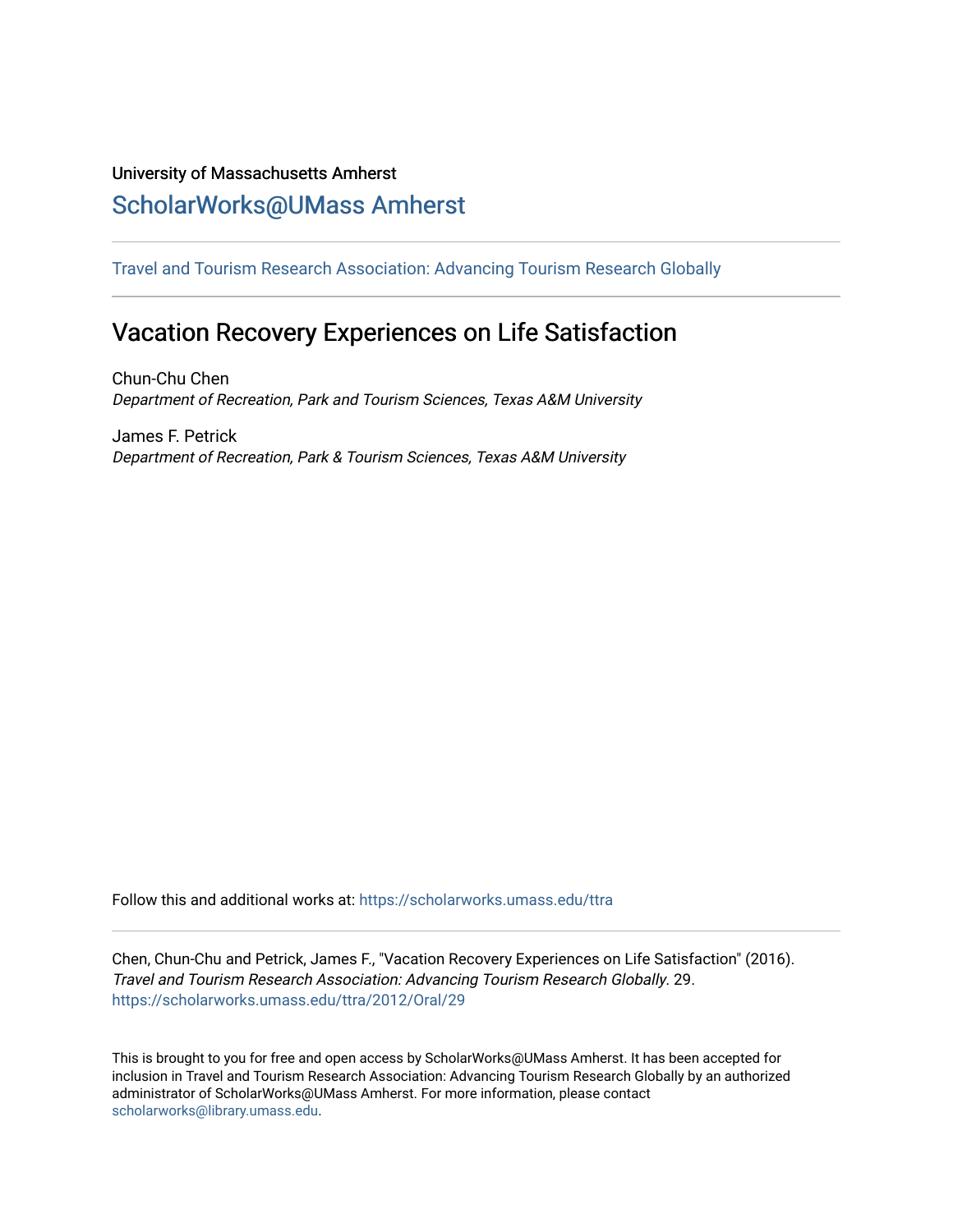#### **Vacation Recovery Experiences on Life Satisfaction**

Chun-Chu Chen Department of Recreation, Park and Tourism Sciences Texas A&M University

and

James F. Petrick Department of Recreation, Park and Tourism Sciences Texas A&M University

#### **ABSTRACT**

*This research examined the role of vacations as a stress reliever, particularly focusing on the underlying psychological experiences associated with recovery. Building on the Effect-Recovery Theory, the Conservation of Resources Theory, and research on mood regulation, this research investigated the effects of vacation recovery experiences on overall life satisfaction, and further tested whether the proposed effects are moderated by vacation length. The study results indicated that life satisfaction after vacation is positively influenced by perceived control, psychological detachment from work, relaxation experience, and mastery experience during vacation. The results also revealed that longer vacations might provide more opportunities for detachment and mastery experiences. It is thus concluded that taking a vacation (even a weekend getaway) can help individuals to recover from stressful work, while individuals can benefit more from longer vacations.* 

**Keywords:** *vacation, recovery experience, benefits of tourism, life satisfaction, trip satisfaction.*

#### **INTRODUCTION**

This research intended to examine the effects of vacation on life satisfaction, particularly focusing on the underlying psychological experiences associated with recovery. With one of the most important motivational forces for tourism experiences being to escape from routine and stressful environments (Mannell and Iso-Ahola, 1987), it is postulated that taking vacations can help individuals to recover from work stress and increase their life satisfaction (de Bloom, Kompier, Geurts, Weerth, Taris, and Sonnentag, 2009). However, previous tourism studies have paid more attention to satisfaction and purchase intentions of a particular tourism service (Li and Petrick, 2008; Ritchie, 1996), while it remains relatively unexplored in the tourism literature how tourism experiences affect individuals' overall psychological well-being (Neal, Sirgy, and Uysal, 1999; Sirgy, Kruger, Lee, and Yu, 2011).

The current inquiry is based on the Effort-Recovery Theory (Meijman and Mulder, 1998), the Conservation of Resources Theory (Hobfoll, 1998), and mood regulation literature (Pakinson and Totterdell, 1999). According to the Effort-Recovery Theory (Meijman and Mulder, 1998), individuals who face stressful work environments often have load reactions, such as fatigue or physiological activation, while once they are no longer exposed to the work demands, load reactions are supposed to be reversed. On the other hand, Hobfoll (1998) postulated that individuals strive to obtain and retain their external resources (such as financial assets) as well as internal sources (such as personal energies and positive mood). Since stress leads to the depletion of internal resources, individuals should gain more internal resources in order to recover from stress (Hobfoll, 1998).

In a similar vein, research on mood regulation literature offers an insight into the processes of recovery (Parksin, Totterdell, Briner, and Reynolds, 1996; Thayer, Newman, and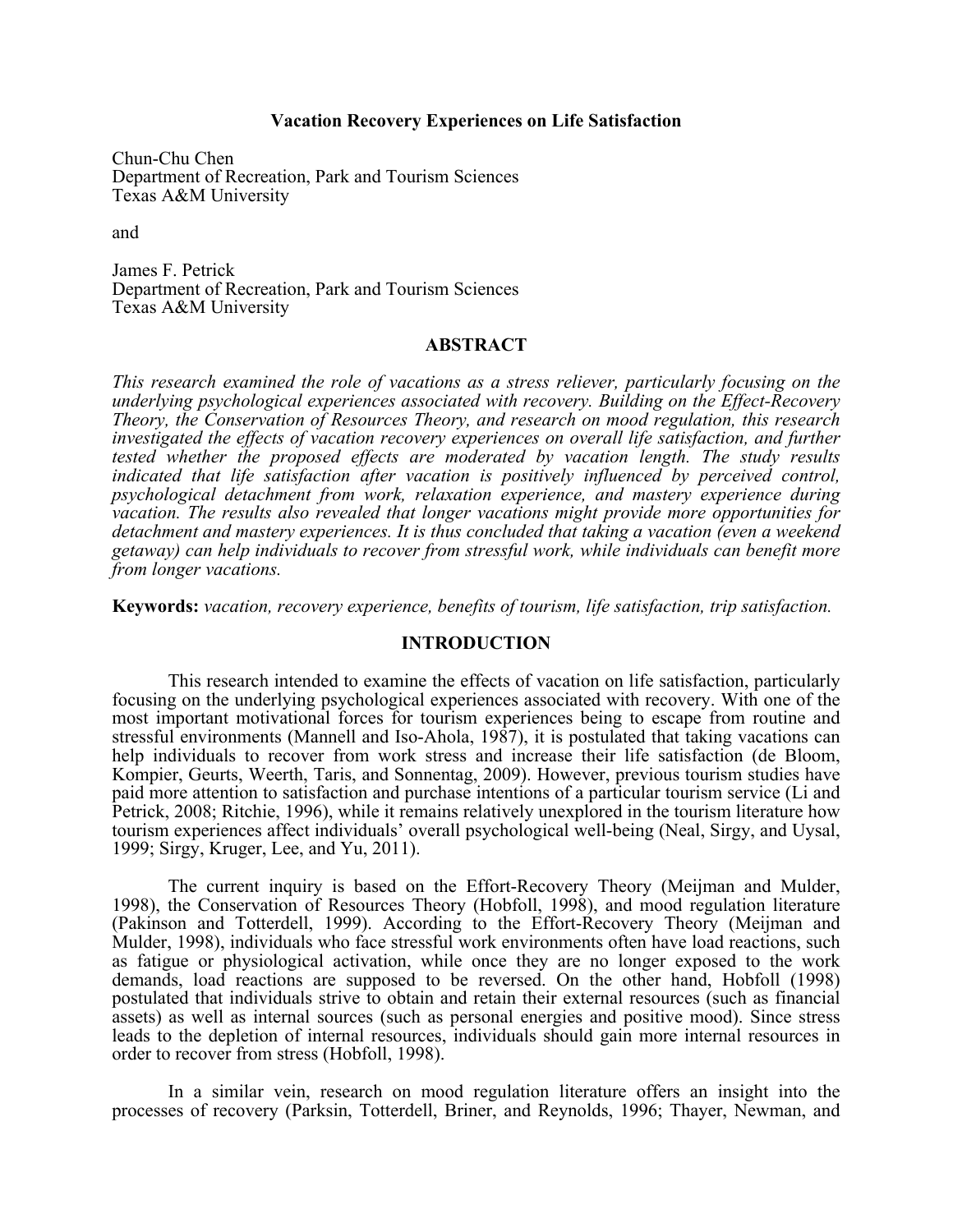McClain, 1994). In particular, Parkinson and Totterdell (1999) have identified three diversionary strategies for individuals with impaired mood, including psychological detachment, relaxation experience, and mastery experience. As suggested by the Effort-Recovery Theory, relaxation and detachment strategies should be useful for recovery because individuals should perceive detachment and relaxation experiences as an escape from work stress. Furthermore, the relevance of mastery strategies in the context of work stress and recovery is arguably supported by the Conservation of Resources Theory in that mastery experiences should support individual to gain more internal resources (Sonnentag and Fritz, 2007). Sonnentag and Fritz (2007) also argued that perceived control should also be a factor of recovery experience in that control can provide the opportunity for individuals to gain internal resources. Based on the above literature, it was hypothesized that life satisfaction after vacation should be positively influenced by psychological detachment, relaxation experience, mastery experience, and perceived control during vacation.

Thus, the main purpose of this research was to assess the relative importance of four recovery-experience factors (psychological detachment, relaxation experience, mastery experience, and control as developed by Sonnentag and Fritz, 2007) in predicting life satisfaction after vacation. The second purpose of the research was to examine the moderating effect of vacation length by comparing the relative importance of recovery-experience factors in predicting life satisfaction under three conditions including: short trips (less than two days), short vacations (three-seven days), and long vacations (eight days or more).

#### **METHODS**

The main variables in this research included recovery experience, trip satisfaction, and life satisfaction. For measuring respondents' recovery experiences during the most recent vacation, a total of 15 items from the Recovery Experience Questionnaire (Sonnentag and Fritz, 2007) were used. Respondents' perceived life satisfaction after their most recent vacation was measured with a five-item Satisfaction-With-Life Scale (Diener, Emmons, and Larson, 1985). Moreover, a four-item overall satisfaction scale as developed by Spreng, Mackenzie, and Olshavsky (1996) was used to assess the construct of trip satisfaction. Respondents were also asked to evaluate the mental and physical strain of their daily work and the duration of their most recent vacation.

 The target population of the survey was defined as the U. S. population. An online panel survey was implemented to obtain a national representative sample. The sample was randomly selected from a list of qualified online panelists from a survey company's database. A total of 1139 respondents had completed the questionnaire; however, since 313 respondents did not have a full-time job at the time of data collection, their responses were not included in the data analysis.

 Analysis of the study's data included four steps. In the first step, in order to avoid the potential problem of multi-collinearity in the following steps of data analysis, a principal component analysis with varimax rotation was conducted on the trip satisfaction, recovery experience, and life satisfaction items. As suggested by Hair, Anderson, Tatham, and Black (1998), the latent root criterion of 1.0 was used for factor extraction, and factors loadings of .50 and communalities of .50 were used for item inclusion. In the second step, a base line regression model (including all respondents) with life satisfaction as the dependent variable and four recovery-experience factors as the independent variables was built. Subsequently, all respondents were categorized into three groups depending on the duration of their last vacation, including the short-trip (1-2 days), short-vacation (3-7 days), and long-vacation groups (8 days or more). The next step involved building three separate regression models for three different groups. In the final step, the regression weights of four independent variables in each model were further compared.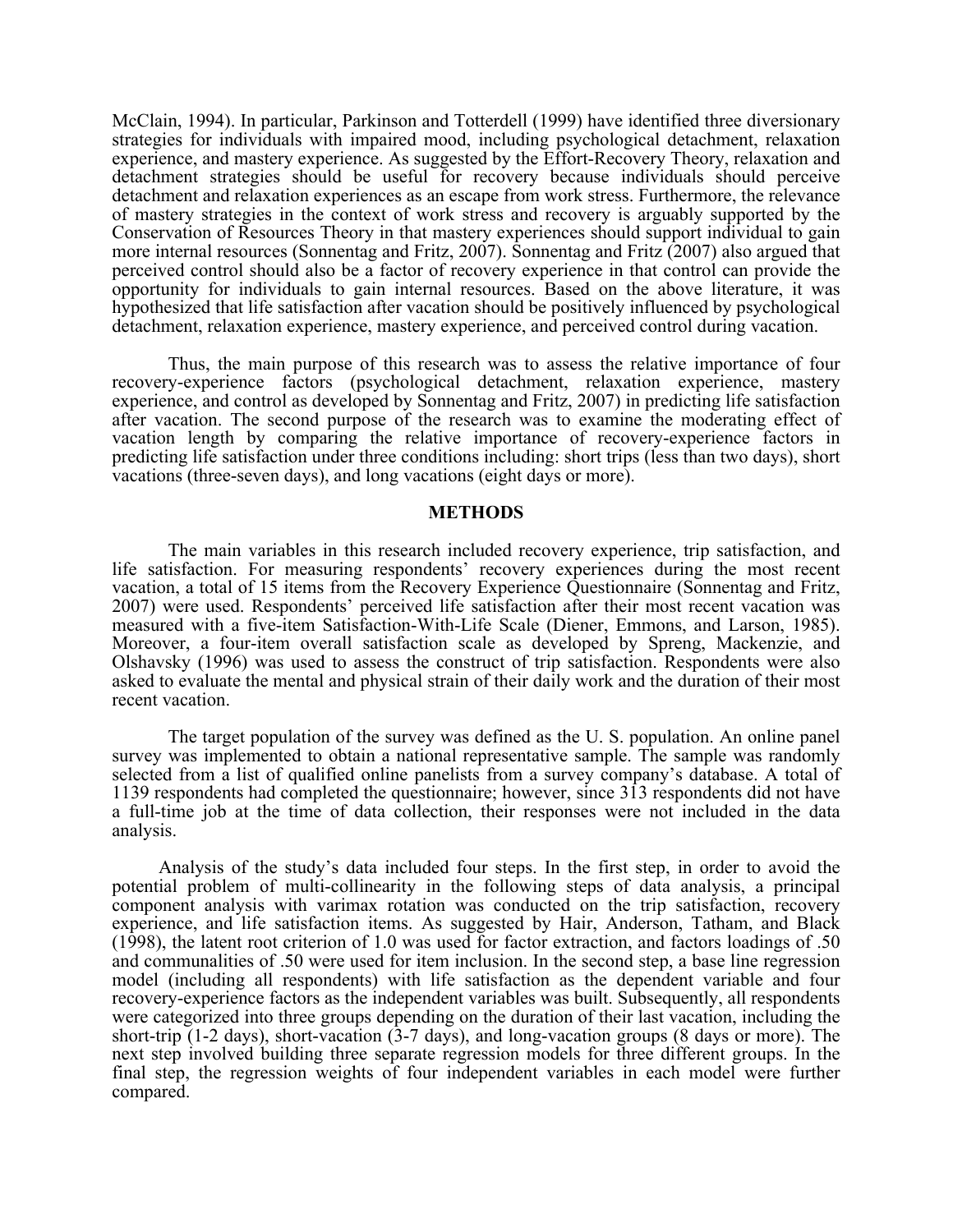#### **FINDINGS**

As shown in Table 1, the principal component analysis of the trip satisfaction scale produced a single factor, which included all four items measuring the construct and explained nearly 90% of the variance. The Cronbach's alpha of the scale  $(\alpha = .950)$  also indicated high internal consistency. The principal component analysis of the vacation recovery experience scale produced fours factor (see Table 2), including control (with four items that explained 46.8% of the variance), psychological detachment (with four items that explained 15.8% of the variance), mastery (with four items that explained 11.1% of the variance), and relaxation (with three items that explained 7.3% of the variance). The Cronbach's alphas for each factor (control:  $\alpha$ =.906; relaxation:  $\alpha$ =.926; mastery:  $\alpha$ =.890; detachment:  $\alpha$ =.926) and the entire scale ( $\alpha$ =.913) indicated high internal consistency. It is worth noting that no item measuring recovery experience was deleted and all items were loaded on the appropriate factor. As shown in Table 3, the principal component analysis of the life satisfaction scale produced a single factor, which included all five items measuring the construct and explained nearly 76.7% of the variance. The Cronbach's alpha of the scale ( $\alpha$ =.920) also revealed high internal consistency.

| Factor/ items                                      | Factor loadings | Communalities |  |  |  |  |  |
|----------------------------------------------------|-----------------|---------------|--|--|--|--|--|
| Factor I: Trip satisfaction                        |                 |               |  |  |  |  |  |
| Satisfied – Dissatisfied                           | .913            | .834          |  |  |  |  |  |
| Pleased – Displeased                               | .949            | .901          |  |  |  |  |  |
| Contended - Frustrated                             | .930            | .864          |  |  |  |  |  |
| Delighted – Terrible                               | .937            | .879          |  |  |  |  |  |
| % Variance Explained: 86.967                       |                 |               |  |  |  |  |  |
| Kaiser-Meyer-Olkin Measure of Sampling (KMO): .815 |                 |               |  |  |  |  |  |

**Table 1 The results of principal component analysis on trip satisfaction** 

Significance < .001

 In the second step, a multiple regression model with life satisfaction as the dependent variable and four recovery-experience factors as the independent variables was built. Since previous studies have suggested that life satisfaction after vacation might also be influenced by trip satisfaction (Neal et al., 1999; Sirgy et al., 2011) and mental and physical strain of daily work (Fritz and Sonnentag, 2006; Strauss-Blasche et al., 2005), these three control variables were also included in the regression model. Following the suggestion of Hair et al. (1998), the residual of each case was estimated, while the cases having residuals outside three standard deviations were considered as outliers. After a total of 13 outliers were deleted, the assumption of independence of errors and the potential problem of multi-collinearity were further examined. The results indicated that the assumption of independence of errors was not violated in that the Durbin-Watson statistic was 1.97 (as suggested by Hair et al., the acceptance ranger is from 1.50 to 2.50), and the problem of multi-collinearity was also absent in that the tolerance values for all independent variables were larger than .7 (as suggested by Hair et al., when the tolerance value is higher than .3, the problem of multi-collinearity can be considered as absent).

As shown in Table 4, all three control variables had significant effects on life satisfaction (trip satisfaction: standardized  $\beta$ =.239, *p*<.001; mental strain of daily work: standardized  $\beta$ =

Bartlett's Test of Sphericity: 3526.526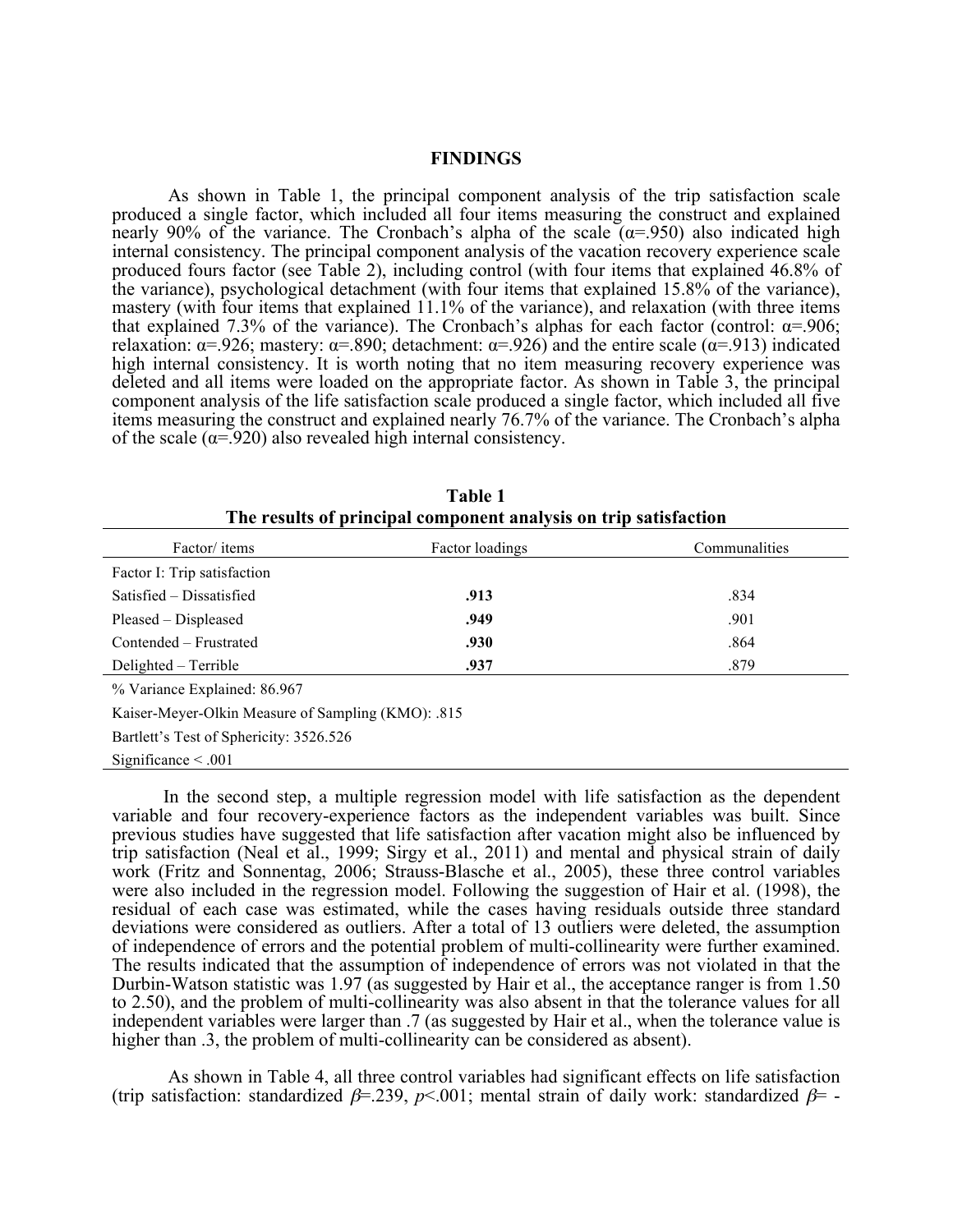.120,  $p \le 0.001$ ; physical strain of daily work: standardized  $\beta = 0.094$ ,  $p \le 0.01$ ). The effects of the four recovery-experience factors on life satisfaction were also all significant (control: standardized β=.193, *p*<.001; psychological detachment: standardized beta=.231, *p*<.001; mastery: standardized  $\beta$ =.248,  $p$ <.001; relaxation: standardized  $\beta$ =.190,  $p$ <.001). These independent and control variables had a moderate strength of association with the dependent variable  $(R=0.60, R=0.00)$  $R^2 = 37$ ).

| Factor/items                                           | Factor loadings | Communalities |
|--------------------------------------------------------|-----------------|---------------|
| Factor I: Control                                      |                 |               |
| I decided my own schedule.                             | .889            | .880          |
| I determined for myself how I would spend my time.     | .881            | .885          |
| I took care of things the way that I wanted them done. | .786            | .767          |
| I felt like I could decide for myself what to do.      | .771            | .770          |
| Factor II : Psychological detachment                   |                 |               |
| I didn't think about work at all.                      | .877            | .813          |
| I forgot about work.                                   | .874            | .838          |
| I distanced myself from the demands of work.           | .865            | .840          |
| I got a break from the demands of work.                | .715            | .716          |
| Factor Ⅲ: Mastery                                      |                 |               |
| I did things that challenged me.                       | .885            | .802          |
| I did things to broaden my horizons.                   | .866            | .798          |
| I sought out intellectual challenges.                  | .862            | .764          |
| I learned new things.                                  | .761            | .700          |
| Factor <sub>IV</sub> : Relaxation                      |                 |               |
| I used the time to relax.                              | .857            | .877          |
| I did relaxing things.                                 | .835            | .868          |
| I took time for leisure.                               | .812            | .846          |

**Table 2 The results of principal component analysis on recovery experience**

% Variance Explained: 81.092

Kaiser-Meyer-Olkin Measure of Sampling (KMO): .895

Bartlett's Test of Sphericity: 9911.639

Significance <.001

 The third step of analysis involved building three separate regression models for respondents who spent less than two days (short-trip model), three to seven days (short-vacation model), and eight days or more (long-vacation model) on their most recent vacation. As shown in Table 4, trip satisfaction had significant regression weights in all three models (short-trip model: standardized β= .247, *p*<.01; short-vacation model: standardized β= .240, *p*<.001; longvacation model: standardized  $\beta$ = .223,  $p$ <.01), while mental strain of daily work had significant regression weights in the short-trip model (standardized  $\beta$ = -.204,  $p$ <.01) and the long-vacation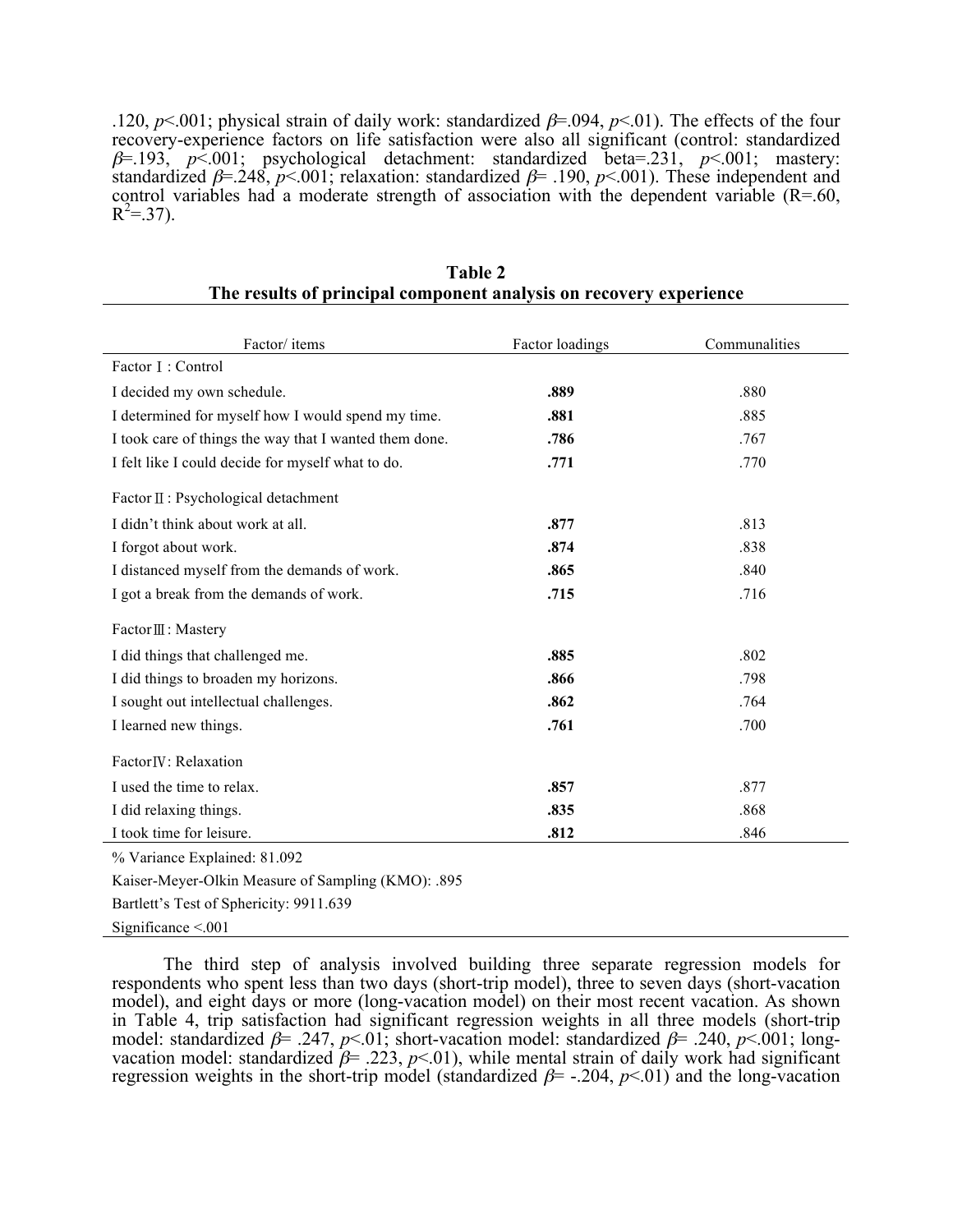model (standardized  $\beta$ = -.181,  $p$ <.01) and physical strain of daily work had only one significant regression weight in the short-vacation model (standardized  $\beta$ = .088, *p*<.05).

| Factor/ items                                                      | Factor loadings | Communalities |  |
|--------------------------------------------------------------------|-----------------|---------------|--|
| Factor I: Life satisfaction                                        |                 |               |  |
| The conditions of my life were excellent.                          | .931            | .867          |  |
| I was satisfied with my life.                                      | .925            | .856          |  |
| In most ways my life was close to my ideal.                        | .882            | .778          |  |
| I felt I had the important things I wanted in life.                | .853            | .728          |  |
| If I could have lived my life over, I would change almost nothing. | .778            | .605          |  |
| % Variance Explained: 76.684                                       |                 |               |  |
| Kaiser-Meyer-Olkin Measure of Sampling (KMO): .870                 |                 |               |  |
| Bartlett's Test of Sphericity: 3338.646                            |                 |               |  |
| Significance $\leq 0.001$                                          |                 |               |  |

### **Table 3 The results of principal component analysis on life satisfaction**

**Table 4 The results of multiple regression analysis** Standardized Beta

|                                      | Dianuaruizou Dota    |                                |                                     |           |            |                  |            |     |     |
|--------------------------------------|----------------------|--------------------------------|-------------------------------------|-----------|------------|------------------|------------|-----|-----|
| Model                                | Control variables    |                                | Vacation recovery experiences       |           |            | $\boldsymbol{R}$ | $R^2$      |     |     |
|                                      | Trip<br>satisfaction | Mental strain<br>of daily work | Physical<br>strain of daily<br>work | Control   | Detachment | Mastery          | Relaxation |     |     |
| <b>Baseline</b><br>$(N=813)$         | $.239***a$           | $-120***$                      | $.094**$                            | $.193***$ | $.231***$  | $.248***$        | $.190***$  | .60 | .37 |
| Short trip <sup>b</sup><br>$(N=132)$ | $.247**$             | $-.204**$                      | .131                                | $.244**$  | .127       | $.273***$        | $.262**$   | .66 | .43 |
| Short<br>vacation<br>$(N=494)$       | $.240***$            | $-.077$                        | $.088*$                             | $.173***$ | $.287***$  | $.206***$        | $.168***$  | .58 | .34 |
| Long                                 | $.223**$             | $-.181**$                      | .095                                | $.214**$  | $.149*$    | $.348***$        | $.152*$    | .64 | .42 |

a \*\*\*:significance at .001 level; \*\*:significance at .01 level; \*:significance at .05 level.

vacation (N=187)

<sup>b</sup> Short trip: less than 2 days; Short vacation: 3-7 days; Long vacation: 8 days or more.

Furthermore, in the short-trip model, mastery experience during vacation contributed the most variance in predicting life satisfaction (standardized  $\beta$ =.273,  $p$ <.001), followed by relaxation experience (standardized  $\beta$ =.262,  $p$ <.01) and perceived control during vacation (standardized  $\beta$ =.244,  $p$ <.01), while the regression weight of psychological detachment was not significant (standardized  $\beta = 127$ ,  $p > 05$ ). The value of R-square indicated a moderate strength of association  $(R=66, R^2=43)$ . In the short-vacation model, psychological detachment contributed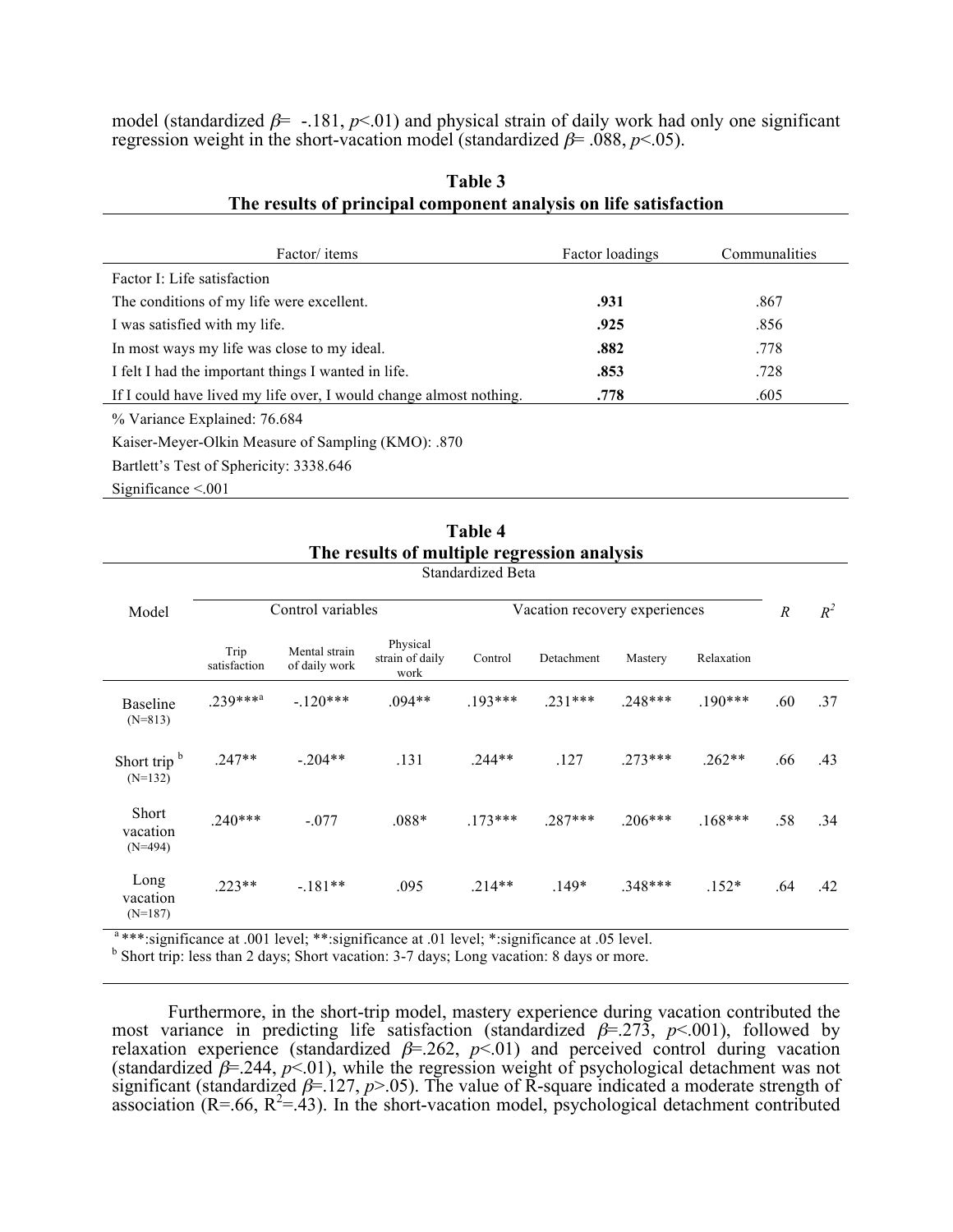the most variance (standardized  $\beta$ =.287,  $p$ <.001), followed by mastery experience (standardized  $\beta$ =.206,  $p$ <.001), control during vacation (standardized  $\beta$ =.173,  $p$ <.001), and relaxation experience (standardized  $\beta$ =.168,  $p$ <.001). The short-trip model also had a moderate strength of association  $(R=58, R^2=34)$ . In the long-vacation model, mastery experience had the highest regression weights (standardized  $\beta$ =.348,  $p$ <.001), followed by perceived control during vacation (standardized  $\beta = 214$ ,  $p < 01$ ), relaxation experience (standardized  $\beta = 152$ ,  $p < 01$ ), and psychological detachment (standardized  $\beta$ =.149,  $p$ <.05). The value of R-square also indicated a moderate strength of association  $(R=.64, R^2=.42)$ .

In the final step, the regression weights of four independent variables in each model were compared. According to Clogg, Petkove, and Haritou (1995), when two models (e.g. short-trip model and short-vacation models) have the same independent and dependent variables, the regression weights of an independent variable in two different models can be compared by adding a dummy variable (e. g. short-trip model=0 and short-vacation model=1) and an interaction variable (the product of the dummy variable and the independent variable) in the regression model. In this way, the *t*-statistic and *p*-value associated with the interaction variable in the regression model reveals whether the magnitude of two regression weights are statistically different. Therefore, three regression models for comparison of regression weights were built (short-trip vs. short vacation, short-vacation vs. long-vacation, and short-trip vs. long-vacation). The results indicated that the regression weight of psychological detachment in the short-vacation model was significantly higher than the one in the short-trip model ( $t=0.159$ ,  $p<.05$ ), and the regression weight of mastery experience in the long-vacation model was significantly higher than the one in the short-vacation model ( $t=2.113$ ,  $p<0.05$ ); however, the short-trip and long-vacation models were homogenous in terms of the relative importance of four vacation recovery factors in predicting life satisfaction after vacation.

 In summary, the study results supported that life satisfaction after vacation is positively affected by all four factors associated with vacation recovery experience, including psychological detachment, relaxation experience, perceived control, and mastery experience. The results also showed that longer vacations might provide more opportunities for detachment and mastery experiences. These results indicated that taking a vacation, even a day trip or a weekend getaway, can help individuals to recover from stressful work, while individuals can benefit more from longer vacations.

#### **CONCLUSIONS**

This research investigated whether individuals can benefit from recovery experiences during vacation. Drawing on the Effort-Recovery Theory (Meijman and Mulder, 1998), the Conservation of Resources Theory (Hobfoll, 1998), and mood regulation literature (Pakinson and Totterdell, 1999), it was hypothesized that perceived control, psychological detachment, mastery experience, and relaxation experience during vacation should have positive effects on perceived life satisfaction after vacation. The study results indicated life satisfaction after vacation is positively influenced by all four recovery-experience factors. As argued before, previous tourism studies have tended to examine satisfaction and purchase intentions of a particular tourism service. Even though a number of studies in the tourism literature (Dolinar, Yanamandram, and Cliff, 2012; Neal, Uysal, Sirgy, 2007; Sirgy et al., 2011) have examined how tourism services in general affect tourists' life satisfaction, this research offered an insight into the psychological process underlying vacation recovery. This research further examined whether the psychological process associated with recovery is moderated by the duration of vacation. Conforming to Sluiter, Frings-Dresen, Meijman, and Van der Beek's (2000) findings that a weekend vacation can only serve as a form of meta-recovery (rather than macro-recovery), this research found that longer vacations might provide individuals more opportunities to be psychologically away from the work-place and distracting from the job by having challenging experiences and learning opportunities in other domain.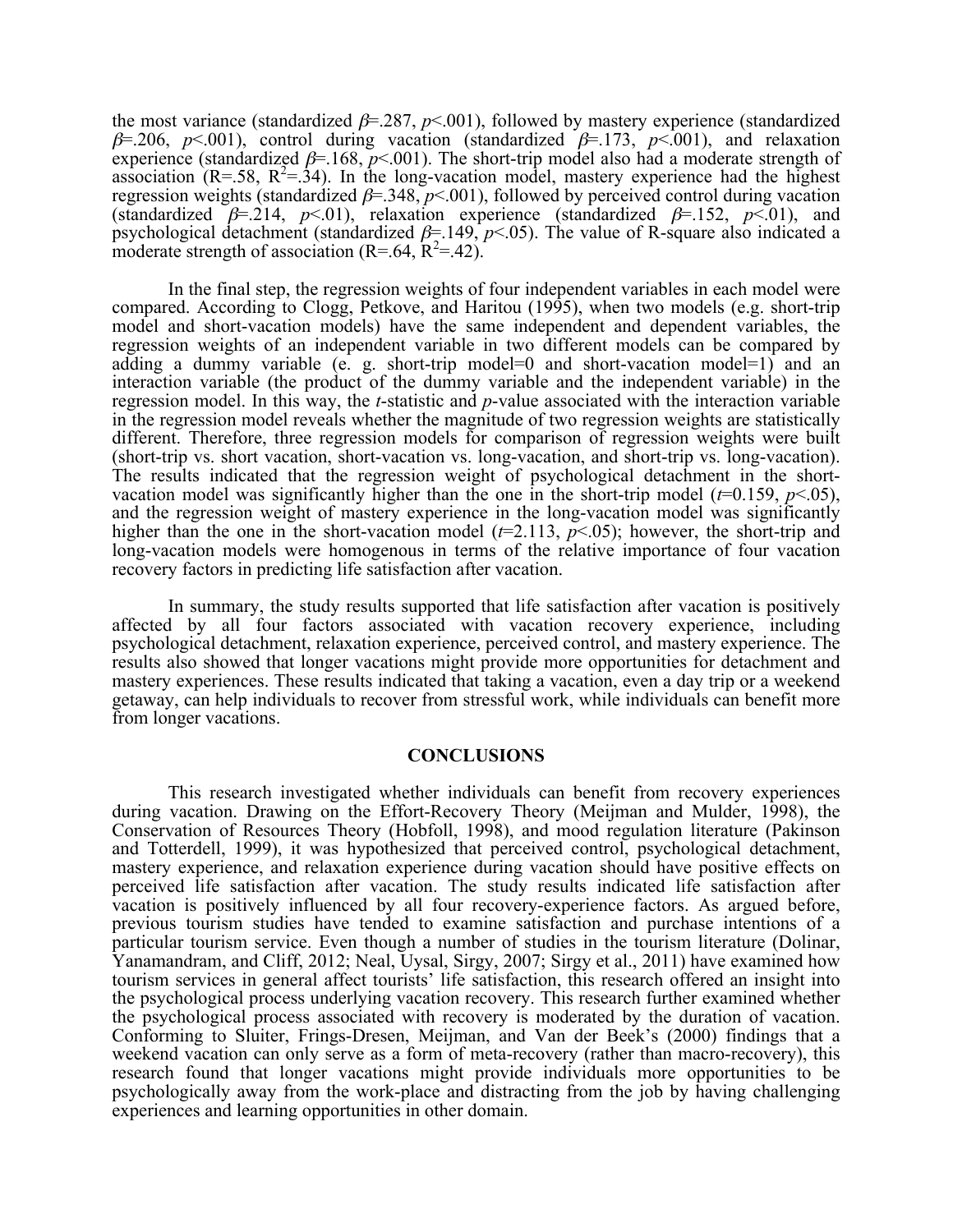Given the positive effects of vacation recovery experiences and the moderating effect of vacation length, it is suggested employers should understand how their employees can benefit from vacations, particularly longer vacations. Even though paid vacation is mandated in most developed countries, it has been reported that more employees in the United States choose not to go on a vacation because they worry about keeping their jobs (Rosenbloom, 2006). In fact, taking a vacation can help employees to reverse load reactions, regulate impaired mood, and gain more internal resources to deal with the work demands after vacation. Vacation might also lead to better work performance (Fritz and Sonnentag, 2006). Therefore, employees should encourage their employees to take more vacations.

#### **REFERENCES**

- Clogg, C. C., E. Petkova, and A. Haritou (1995). Statistical methods for comparing regression coefficients between models. *American Journal of Sociology*, 100(5), 1261-1293.
- de Bloom, J., M., Kompier, S. Geurts, C. de Weerth, T. Taris, and S. Sonnentag. (2009). "Do we recover from vacation? Meta-analysis of vacation effects on health and well-being." *Journal of Occupational Health*, 51, 13-25.
- Diener, E., R. A. Emmons, and R. J. Larson (1985). "The satisfaction with life scale." *Journal of Personality Assessment*, 49, 71–75.
- Dolnicar, S., V. Yanamandram, and K. Cliff (2012). The contribution of vacations to quality of life. *Annals of Tourism Research*, 39(1), 59-83.
- Fritz, C., and S. Sonnentag (2006). "Recovery, well-being, and performance-related outcomes: The role of workload and vacation experiences." *Journal of Applied Psychology*, 91(4), 936- 945.
- Hair, J. F., R. E. Anderson, R. L. Tatham, and W. C. Black (1998). *Multivariate Data Analysis*. New Jersey: Prentice-Hall.
- Hobfoll, S. E. (1998). *Stress, Culture, and Community: The Psychology and Physiology of Stress*. New York: Plenum Press.
- Li, X., and J. F. Petrick (2008). Tourism marketing in an era of paradigm shift. *Journal of Travel Research*, 46(3), 235-244.
- Mannell, R. C., and S. E. Iso-Ahola (1987). Psychological nature of leisure and tourism experience. *Annals of Tourism Research*, 14(3), 314-331.
- Meijman, T. F., and G. Mulder (1998). Psychological aspects of workload. In P. J. D. Drenth, and H. Thierry (Eds.), *Handbook of Work and Organizational Psychology* (Vol. 2: Work Psychology pp. 5-33). Hove, England: Psychology Press.
- Neal, J. D., M. J. Sirgy, and M. Uysal. (1999). "The role of satisfaction with leisure travel/ tourism services and experience in satisfaction with leisure life and overall life." *Journal of Business Research*, 44(3), 153-163.
- Neal, J. D., M. Uysal, and M. J. Sirgy (2007). The effect of tourism services on travelers' quality of life. *Journal of Travel Research*, 46, 154-163.
- Pakinson, B. and P. Totterdell (1999). Classifying affect regulation strategies. *Cognition and Emotion*, 13, 277-303.
- Ritchie, J.R.B. (1996). "Beacons of light in an expanding universe: An assessment of the stateof-the-art in tourism marketing/marketing research." *Journal of Travel and Tourism Marketing*, 5 (4), 49-84.
- Rosenbloom, S. (2006). Please don't make me go on vacation. *New York Times*. Retrieved from http://travel2.nytimes.com/2006/08/10/fashion/10vacation.html?pagewanted=all